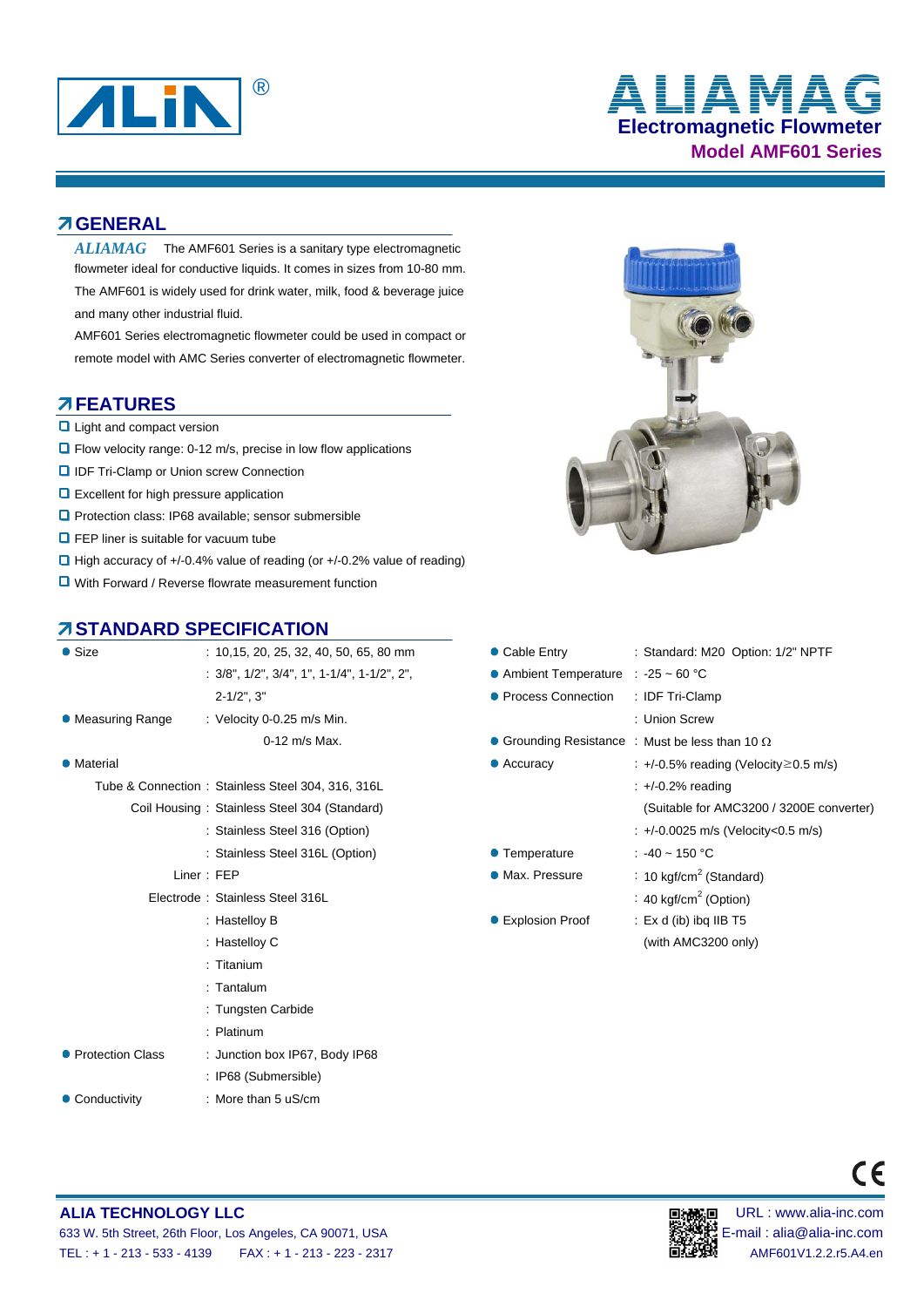## **FLOW RANGE**

**1.0 m/s 2.0 m/s 3.0 m/s 5.0 m/s 10.0 m/s** 10 3/8" 0 to 0.07 | 0.28 | 0.57 | 0.85 | 1.4 | 2.8 | 0 to 3.4 15 1/2" 0 to 0.16 0.64 1.27 1.91 3.18 6.4 0 to 7.6 20 | 3/4" | 0 to 0.28 | 1.13 | 2.26 | 3.39 | 5.65 | 11.3 | 0 to 13.6 25 **1 1 0 to 0.44 1.77 3.53 5.30 8.84 17.7** 0 to 21.2 32 1-1/4" 0 to 0.72 2.90 5.79 8.69 14.5 29.0 0 to 34.7 40 **1** 1-1/2" **0** to 1.13 **1** 4.52 **1** 9.05 **1** 13.6 **1** 22.6 **1** 45.2 **1** 0 to 54.3 50 2" 0 to 1.77 7.07 14.1 21.2 35.3 70.7 0 to 84.8 65 2-1/2" 0 to 2.99 11.9 23.9 35.8 59.7 119 0 to 143 80 | 3" | 0 to 4.52 | 18.1 | 36.2 | 54.3 | 90.5 | 181 | 0 to 217 **Normal Size Flow Range & Velocity Table mm Inch 0-0.25 m/s 0-12 m/s Min. Max.** Unit: m<sup>3</sup>/hr

#### **ZDIMENSIONS**



|                                      |    | <b>Size</b> | Dimensions (mm) | Weight |     |     |
|--------------------------------------|----|-------------|-----------------|--------|-----|-----|
| $\mathbb I\hspace{-0.08cm}\mathbb I$ | mm | Inch        |                 | D      | н   | kg  |
|                                      | 10 | 3/8"        | 150             | 84     | 132 | 2.1 |
|                                      | 15 | 1/2"        | 150             | 84     | 132 | 2.1 |
|                                      | 20 | 3/4"        | 150             | 84     | 132 | 2.3 |
|                                      | 25 | 1"          | 150             | 99     | 147 | 2.7 |
|                                      | 32 | $1 - 1/4"$  | 150             | 99     | 147 | 3.0 |
|                                      | 40 | $1 - 1/2"$  | 150             | 99     | 147 | 4.0 |
|                                      | 50 | 2"          | 150             | 112    | 160 | 4.8 |
|                                      | 65 | $2 - 1/2"$  | 200             | 120    | 168 | 5.8 |
|                                      | 80 | 3"          | 200             | 137    | 185 | 7.8 |

# **TRI-CLAMP SPECIFICATIONS**

 $\begin{bmatrix} 0 & 1 & 0 \\ 0 & 1 & 0 \\ 0 & 0 & 0 \end{bmatrix}$ 

|      |  |      | <b>HAB</b> |            |      |            |      |
|------|--|------|------------|------------|------|------------|------|
| Pipe |  | 1"   |            | $1 - 1/2"$ | 2"   | $2 - 1/2"$ | 3"   |
| Size |  | 25   |            | 40         | 50   | 65         | 80   |
| ID   |  | 22.1 |            | 34.8       | 47.5 | 60.2       | 72.9 |
| OD   |  | 25.4 |            | 38.1       | 50.8 | 63.5       | 76.2 |
| A    |  | 50.4 |            | 50.4       | 64.0 | 77.4       | 91.0 |
| С    |  | 43.6 |            | 43.6       | 56.3 | 70.6       | 83.3 |

|   | <b>HDB (DIN 32676)</b> |      |      |      |      |            |            |      |            |      |  |
|---|------------------------|------|------|------|------|------------|------------|------|------------|------|--|
|   | Pipe                   | 3/8" | 1/2" | 3/4" | 1"   | $1 - 1/4"$ | $1 - 1/2"$ | 2"   | $2 - 1/2"$ | 3"   |  |
| А | Size                   | 10   | 15   | 20   | 25   | 32         | 40         | 50   | 65         | 80   |  |
|   | ID                     | 10.0 | 16.0 | 20.0 | 26.0 | 32.0       | 38.0       | 50.0 | 66.0       | 81.0 |  |
|   | <b>OD</b>              | 14.0 | 20.0 | 24.0 | 30.0 | 36.0       | 42.0       | 54.0 | 70.0       | 85.0 |  |
|   | A                      | 34.0 | 34.0 | 34.0 | 50.5 | 50.5       | 50.5       | 64.0 | 91.0       | 106  |  |
|   | С                      | 27.5 | 27.5 | 27.5 | 43.5 | 43.5       | 43.5       | 56.5 | 83.5       | 97.0 |  |

| <b>HKB (ISO 2852)</b> |      |      |      |      |            |            |      |            |      |  |  |
|-----------------------|------|------|------|------|------------|------------|------|------------|------|--|--|
| Pipe                  | 3/8" | 1/2" | 3/4" | 1"   | $1 - 1/4"$ | $1 - 1/2"$ | 2"   | $2 - 1/2"$ | 3"   |  |  |
| Size                  | 10   | 15   | 20   | 25   | 32         | 40         | 50   | 65         | 80   |  |  |
| ID                    | 12.0 | 17.2 | 21.3 | 22.6 | 31.3       | 35.6       | 48.6 | 60.3       | 72.9 |  |  |
| <b>OD</b>             | 16.0 | 21.2 | 25.3 | 25.6 | 34.3       | 38.6       | 51.6 | 64.1       | 76.7 |  |  |
| A                     | 34.0 | 34.0 | 34.0 | 50.5 | 50.5       | 50.5       | 64.0 | 77.5       | 91.0 |  |  |
| C                     | 27.5 | 27.5 | 27.5 | 43.5 | 43.5       | 43.5       | 56.5 | 70.5       | 83.5 |  |  |

Unit: mm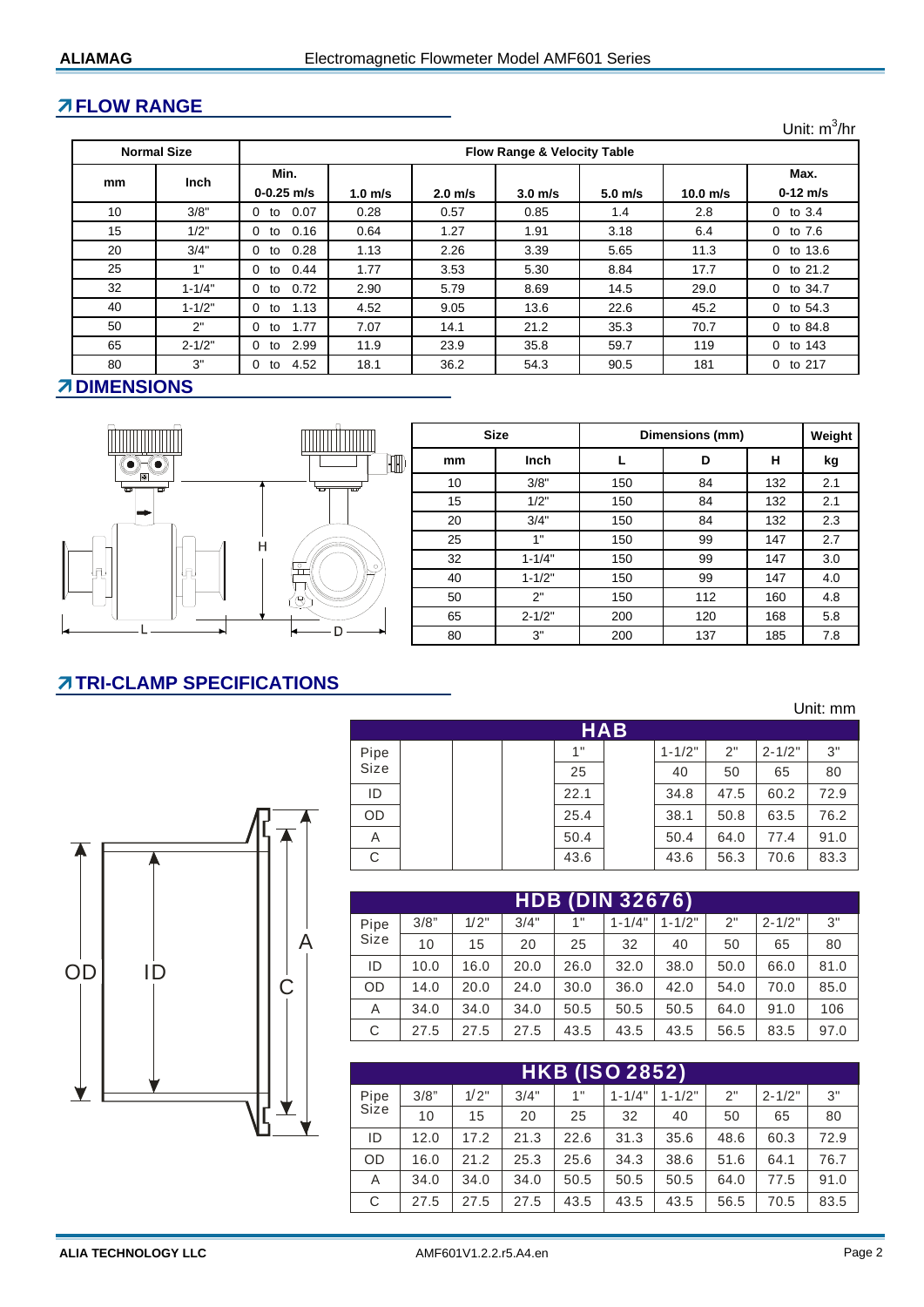#### **WIRING DIAGRAM**



## *MODEL SELECTION GUIDE*

| AMF601 Series                    |   |         |      |   |                     |            |                         |                                                           |  |  |
|----------------------------------|---|---------|------|---|---------------------|------------|-------------------------|-----------------------------------------------------------|--|--|
| Example: AMF601-F050-SK6-030-X/P |   |         |      |   |                     |            |                         |                                                           |  |  |
| AMF601-                          | X | XXX     | -X   | X | $X-$<br>XXX<br>$-X$ |            |                         | Description                                               |  |  |
| Liner                            | F |         |      |   |                     |            |                         | <b>FEP</b>                                                |  |  |
| Size                             |   | 010-080 |      |   |                     |            |                         | 10-80 mm                                                  |  |  |
| -S                               |   |         |      |   |                     |            |                         | Stainless Steel 316L                                      |  |  |
|                                  |   |         | $-T$ |   |                     |            |                         | Titanium                                                  |  |  |
|                                  |   |         | -В   |   |                     |            |                         | Hastelloy B                                               |  |  |
| <b>Electrode Material</b>        |   |         | -C   |   |                     |            |                         | Hastelloy C                                               |  |  |
|                                  |   |         | -A   |   |                     |            |                         | Tantalum                                                  |  |  |
| -P<br>-U                         |   |         |      |   |                     | Platinum   |                         |                                                           |  |  |
|                                  |   |         |      |   |                     |            | <b>Tungsten Carbide</b> |                                                           |  |  |
|                                  |   |         | -Z   |   |                     |            |                         | Others                                                    |  |  |
|                                  |   |         |      | A |                     |            |                         | Tri-Clamps, HAB                                           |  |  |
| <b>Process Connection</b>        |   |         |      | D |                     |            |                         | Tri-Clamps, HDB (DIN 32676)                               |  |  |
|                                  |   |         |      | Κ |                     |            |                         | Tri-Clamps, HKB (ISO2852)                                 |  |  |
|                                  |   |         |      | S |                     |            |                         | Screw Unions (DIN 11851)                                  |  |  |
|                                  |   |         |      |   | 4-                  |            |                         | S.S. 304 Connections / S.S. 304 Housing                   |  |  |
| Connections / Housing Material   |   |         |      |   | $6-$                |            |                         | S.S. 316 Connections / S.S. 304 Housing                   |  |  |
|                                  |   |         |      |   | $9-$                |            |                         | S.S. 316 Connections / S.S. 316 Housing                   |  |  |
|                                  |   |         |      |   | $A -$               |            |                         | S.S. 316L Connections / S.S. 316L Housing                 |  |  |
| Installation & Cable Length      |   |         |      |   |                     | <b>NNN</b> |                         | <b>Compact Version</b>                                    |  |  |
|                                  |   |         |      |   |                     | 010-300    |                         | Remote Version, Cable 10-300 m                            |  |  |
|                                  |   |         |      |   |                     |            | $-N$                    | None                                                      |  |  |
|                                  |   |         |      |   |                     |            | -X                      | Explosion Proof, Ex d (ib) ibq IIB T5 (with AMC3200 Only) |  |  |
|                                  |   |         |      |   |                     |            | $-P$                    | Pressure Higher Than 10 kgf/cm <sup>2</sup>               |  |  |
| Option                           |   |         |      |   |                     |            | $-T1$                   | Max. Temp.: 121-140 °C                                    |  |  |
|                                  |   |         |      |   |                     |            | $-T2$                   | Max. Temp.: 141-150 °C                                    |  |  |
|                                  |   |         |      |   |                     |            | -PT                     | Cable Entry 1/2" NPTF                                     |  |  |
|                                  |   |         |      |   |                     |            |                         | -LR Low-resistance coil (with AMC3200DF only)             |  |  |